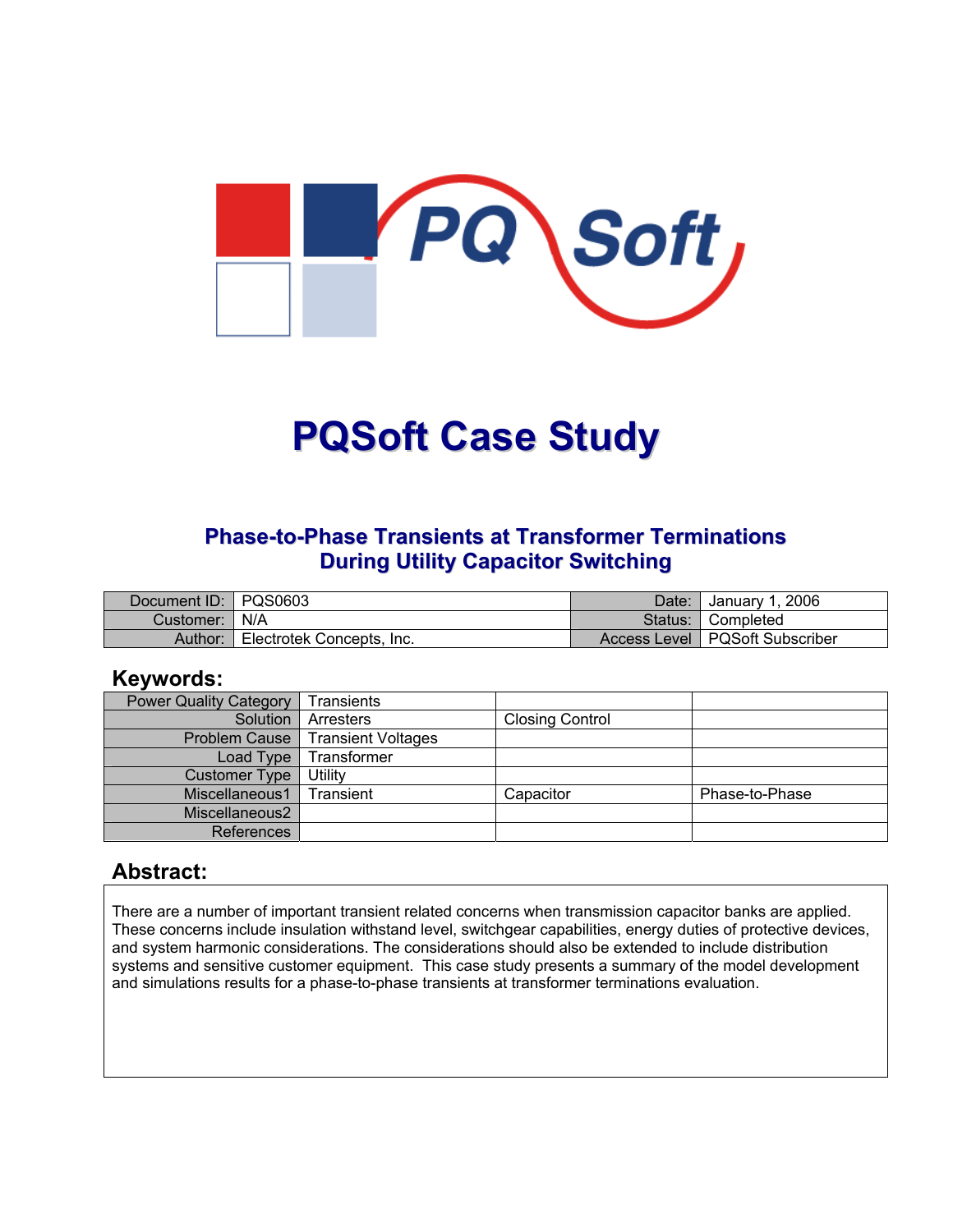## <span id="page-1-0"></span>**TABLE OF CONTENTS**

## **LIST OF FIGURES**

| Figure 3 - 115kV Bus (phase-to-ground) Voltage during Energization of the 54MVAr Capacitor Bank  6 |  |
|----------------------------------------------------------------------------------------------------|--|
| Figure 4 – Transformer Primary (phase-to-ground) Voltage during Energization of the 54MVAr Bank 6  |  |
| Figure 5 - Transformer Primary (phase-to-phase) Voltage during Energization of the 54MVAr Bank 7   |  |
| Figure 6 – Transformer Primary (phase-to-ground) Voltage with 90kV MOV on Transformer Primary 7    |  |
| Figure 7 – Transformer Primary (phase-to-phase) Voltage with 90kV MOV on Transformer Primary 8     |  |
|                                                                                                    |  |

### **RELATED STANDARDS**

IEEE Std. 262B

#### **GLOSSARY AND ACRONYMS**

Basic Impulse Level Basic Switching Impulse Insulation Level Metal Oxide Varistor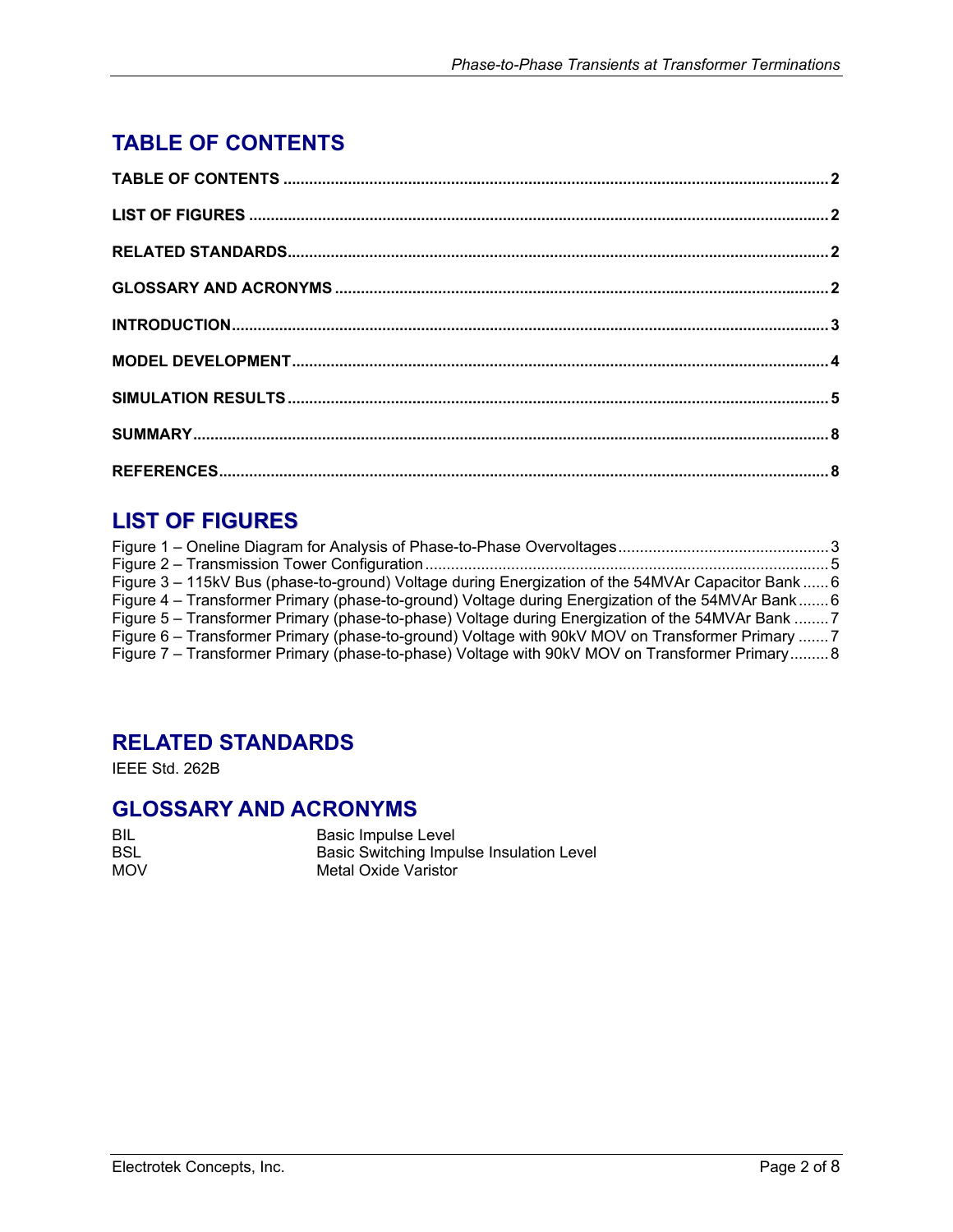### <span id="page-2-0"></span>**INTRODUCTION**

Energizing a shunt capacitor bank can subject three-phase transformers to excessive phase-to-phase and/or high frequency transients. The basic circuit configuration of concern consists of a three-phase transformer at one terminal of a radial line and a switched capacitor bank at the other terminal. The high phase-to-phase voltages are a result of traveling wave reflections at the transformer termination. It is possible to obtain transients approaching twice the peak system voltage on two phases with opposite polarity, resulting in a phase-to-phase transient of approximately four times the normal peak phase-toground voltage. These transients can easily exceed the phase-to-phase withstand capability of three phase transformers.

[Figure 1](#page-2-1) illustrates the simplified circuit used to investigate phase-to-phase transient voltages. Transient voltage problems at transformer terminations occur primarily with a delta primary winding fed radially from a capacitor location.

<span id="page-2-1"></span>

**Figure 1 – Oneline Diagram for Analysis of Phase-to-Phase Overvoltages** 



The transient voltages that can occur must be evaluated with respect to the transformer phase-to-phase insulation withstand capability. The IEEE Trial Use Standard (IEEE Std. 262B) for transformers specifies a phase-to-phase switching surge insulation level for transformers at 345kV and above. For transformers on 345kV systems, the recommended switching surge insulation level is 1050kV or 3.73 per-unit. No guidelines exist for lower voltage transformers. A worst-case assumption would be that the phase-tophase insulation level is equal to the phase-to-ground insulation level.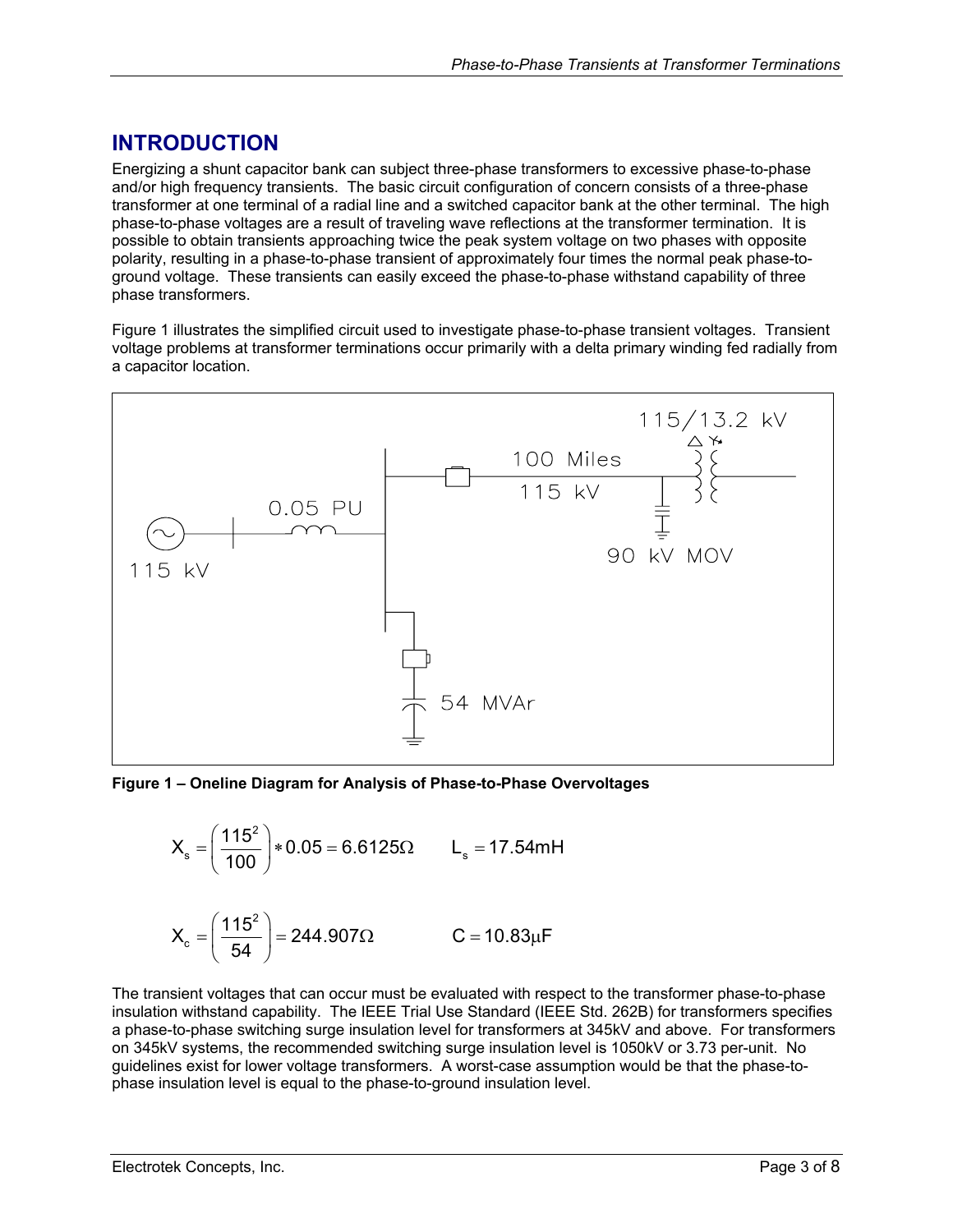#### <span id="page-3-0"></span>**MODEL DEVELOPMENT**

The study of utility capacitor switching events frequently requires the use of sophisticated digital simulation tools. Simulations provide a convenient means to characterize transient events, determine resulting power quality problems, and evaluate possible mitigation methods. Quite often, they are performed in conjunction with system monitoring for verification of models and identification of important power quality concerns. The complexity of the models required for the simulations depends on the system characteristics and the transient event under investigation.

There are a number of important system variables that influence the phase-to-phase transient voltage magnitude that can occur at a transformer termination during capacitor switching. They include:

- − **Source characteristic:** The source characteristic at the switched capacitor bank includes the short circuit capacity and the number of transmission lines entering the substation.
- **Switched capacitor ratings:** As with varying the source impedance, varying the switched capacitor ratings changes the frequency of oscillation that occurs when the capacitor is energized.
- **Radial line length:** The length of the transmission line between the capacitor bank and the transformer is important because it determines the length of time (and frequency) it takes a traveling wave to traverse the line.
- − **Transformer location along radial line:** The highest traveling wave overvoltages during capacitor switching generally occur at radial line terminations. However, there are often a number of transformers tapped off the radial circuit. Usually, transformers along most of the line can be exposed to phase-to-phase transient voltages which may be excessive in terms of the transformer insulation.
- **Surge arresters:** Surge arresters located at the transformer can help protect the transformer from excessive phase-to-phase transients. The maximum phase-to-phase transient is equal to twice the arrester protective level when arresters are connected line-to-ground.

The phase-to-phase withstand strength of transformers on the system will depend on a number of factors; including transformer type, BIL rating, and construction. A worst-case assumption regarding the phaseto-phase withstand is that it is equal to the transformer phase-to-ground withstand level (which is determined directly by the BIL rating). This assumption is reasonable for delta-wye transformers used to supply distribution substations. It is likely that autotransformers will have greater phase-to-phase insulation strength because there are no windings connected directly across the phases.

The transmission line was represented using the following data (see [Figure 2\)](#page-4-1):

 Voltage: 115 kV Length: 100 miles Tower: Double Circuit Steel Phase Conductor: 1750 AA/61 (Jessamine) O.D. = 1.525"  $R_{dc}$  = 0.0523  $\Omega/mi$  Ground Conductor: 3 #6 Alumoweld  $O.D. = 0.349"$  $R_{dc}$  = 3.4468 Ω/mi Earth resistivity = 55.28  $\Omega$ -meters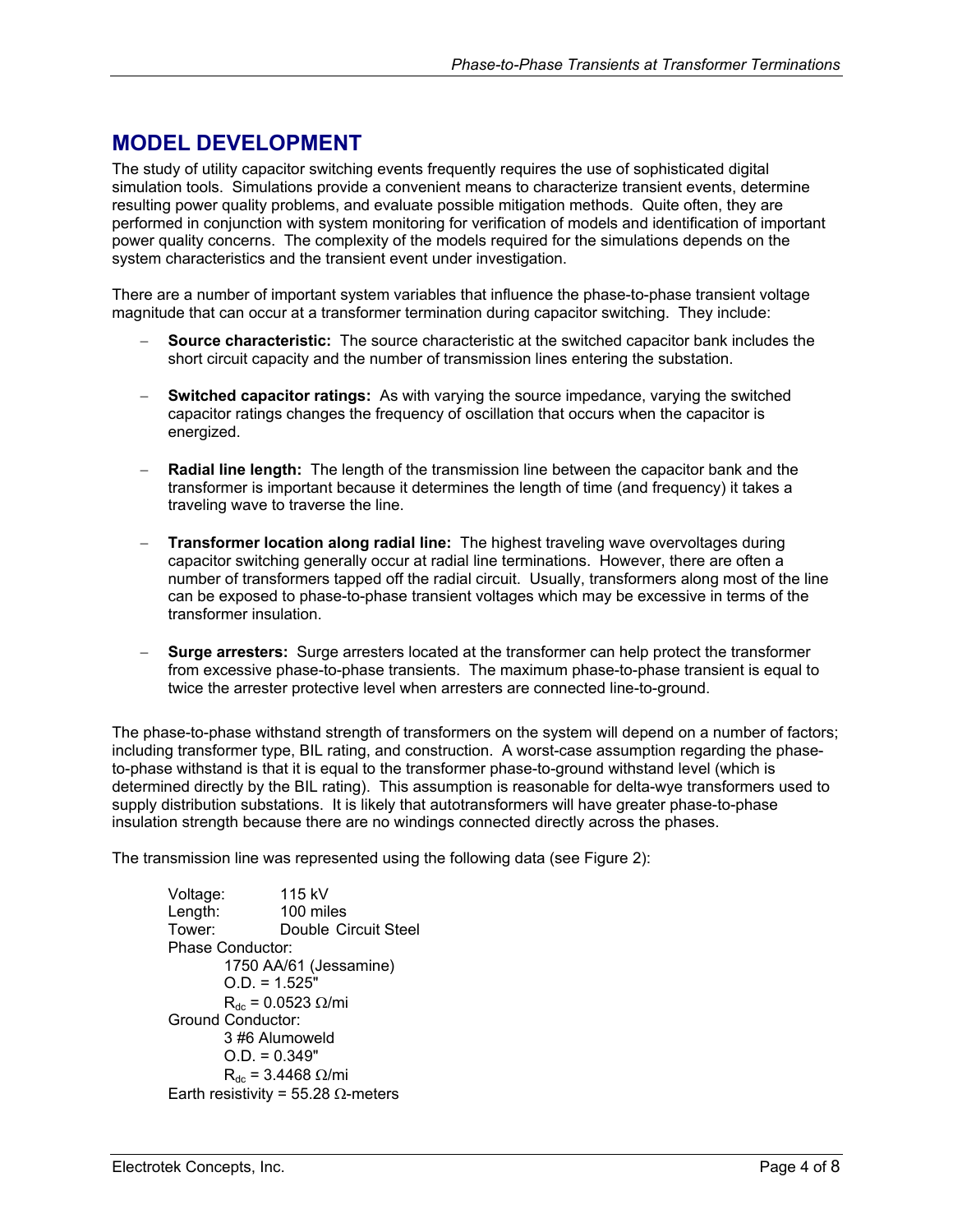<span id="page-4-1"></span><span id="page-4-0"></span>

#### **Figure 2 – Transmission Tower Configuration**

The transformer was modeled using the following data:

| Rating:           |                     | 12/16/20 MVA          |  |
|-------------------|---------------------|-----------------------|--|
| Voltage:          |                     | 115/13.2 kV           |  |
| Connection:       |                     | Delta / Wye-Gnd       |  |
| Test Report Data: |                     |                       |  |
| Load loss watts:  |                     | 45228 (three-phase)   |  |
|                   | No load loss watts: | 16682 (three-phase)   |  |
| Exciting current: |                     | 0.446% @ 100% voltage |  |
| Impedance:        |                     | 6.83% @ 12 MVA        |  |

#### **SIMULATION RESULTS**

[Figure 3,](#page-5-1) [Figure 4,](#page-5-2) and [Figure 5](#page-6-1) illustrate the bus and transformer voltages (phase-to-ground and phaseto-phase) during energization of the 54 MVAr, 115kV capacitor bank with no MOV arresters in service. The energizing frequency for the capacitor bank is:

$$
f = \frac{1}{2\pi\sqrt{LC}} = \frac{1}{2\pi\sqrt{17.6mH * 10.8\mu F}} = 365Hz
$$

[Figure 6](#page-6-2) and [Figure 7](#page-7-1) show the transformer voltages (phase-to-ground and phase-to-phase) with a 90kV MOV in service on the transformer primary (connected phase-to-ground). The maximum phase-to-ground voltage was 1.78 per-unit and the maximum phase-to-phase was 3.57 per-unit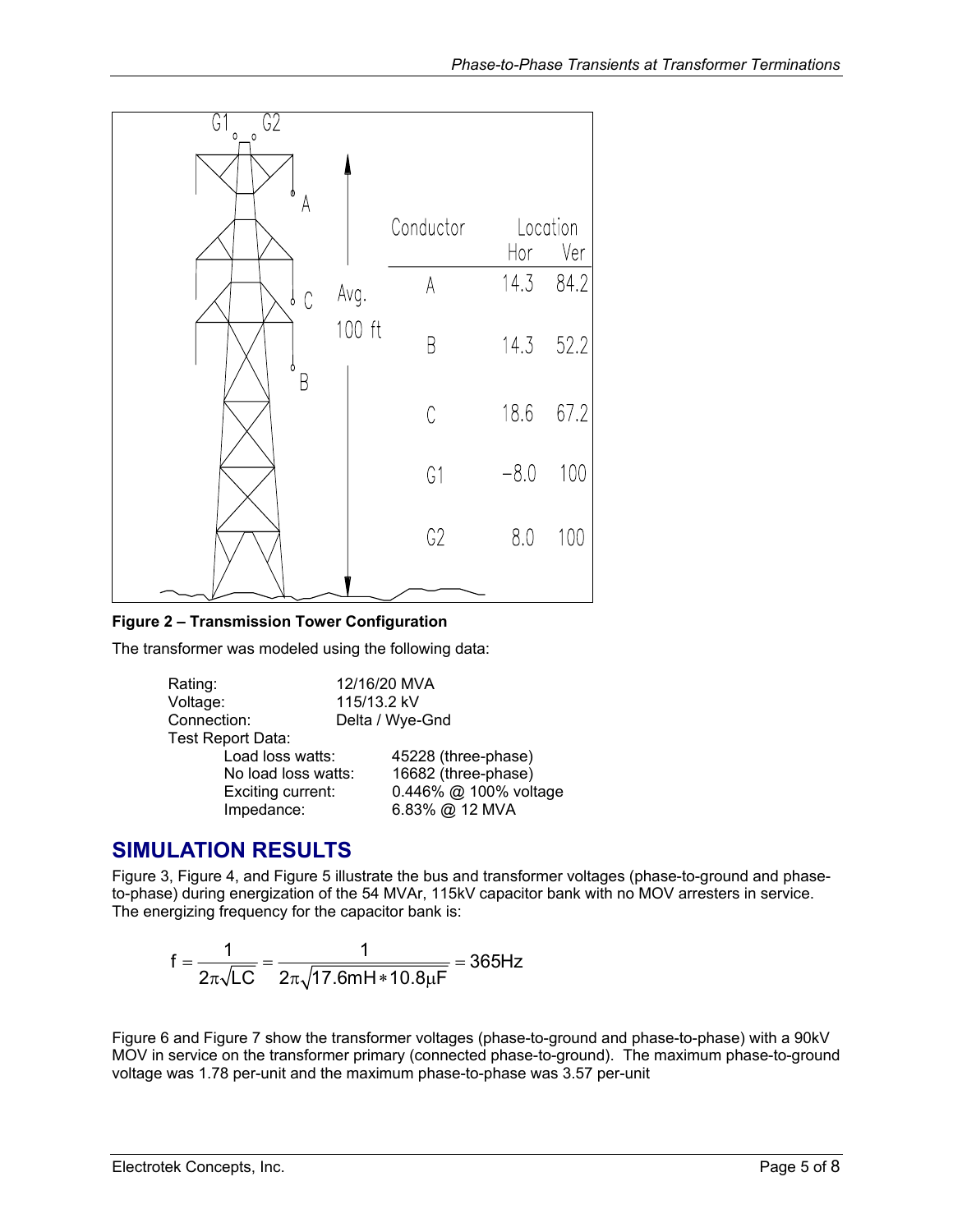<span id="page-5-1"></span><span id="page-5-0"></span>

**Figure 3 – 115kV Bus (phase-to-ground) Voltage during Energization of the 54MVAr Capacitor Bank** 



<span id="page-5-2"></span>

**Figure 4 – Transformer Primary (phase-to-ground) Voltage during Energization of the 54MVAr Bank**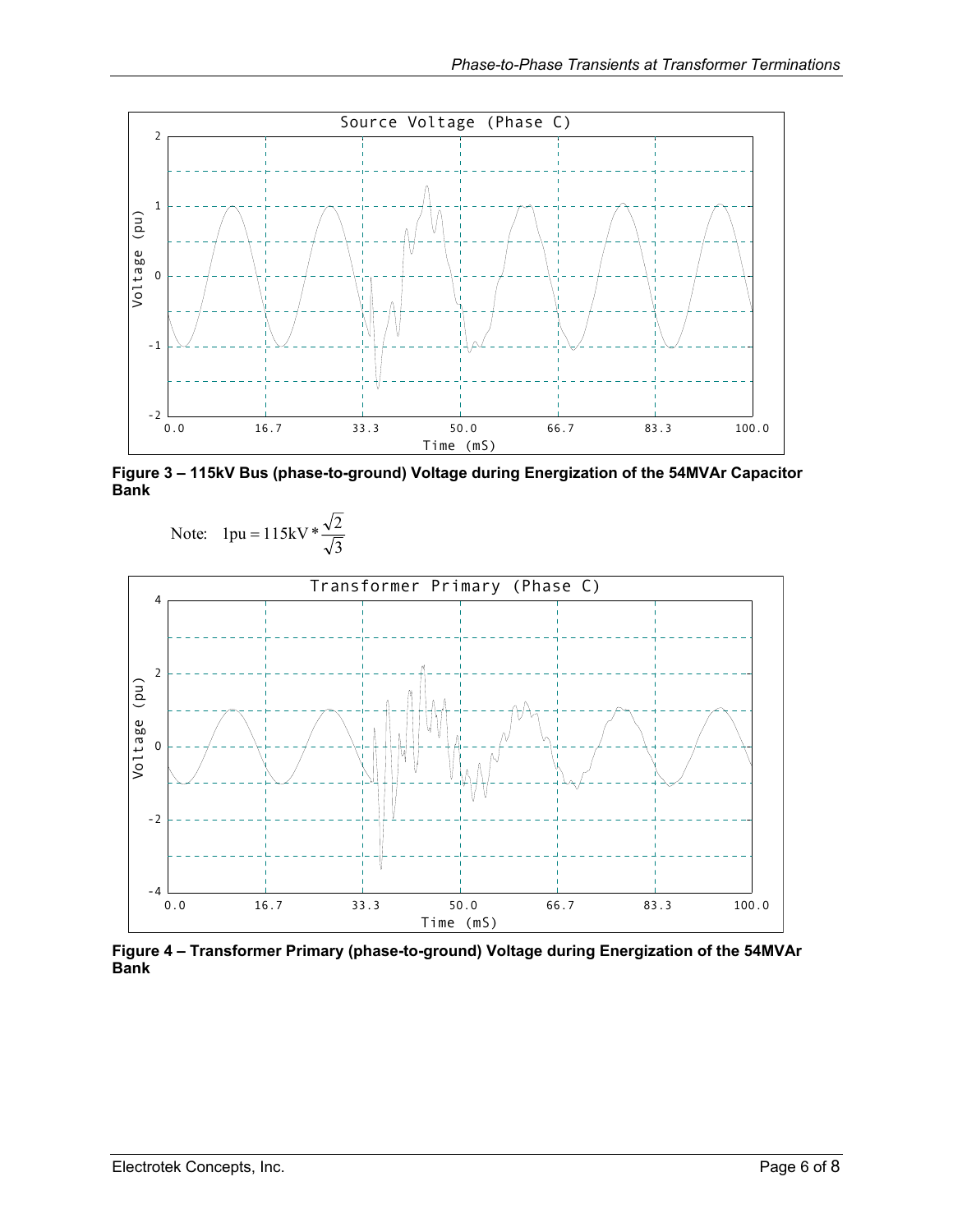<span id="page-6-1"></span><span id="page-6-0"></span>

**Figure 5 – Transformer Primary (phase-to-phase) Voltage during Energization of the 54MVAr Bank** 

<span id="page-6-2"></span>

**Figure 6 – Transformer Primary (phase-to-ground) Voltage with 90kV MOV on Transformer Primary**